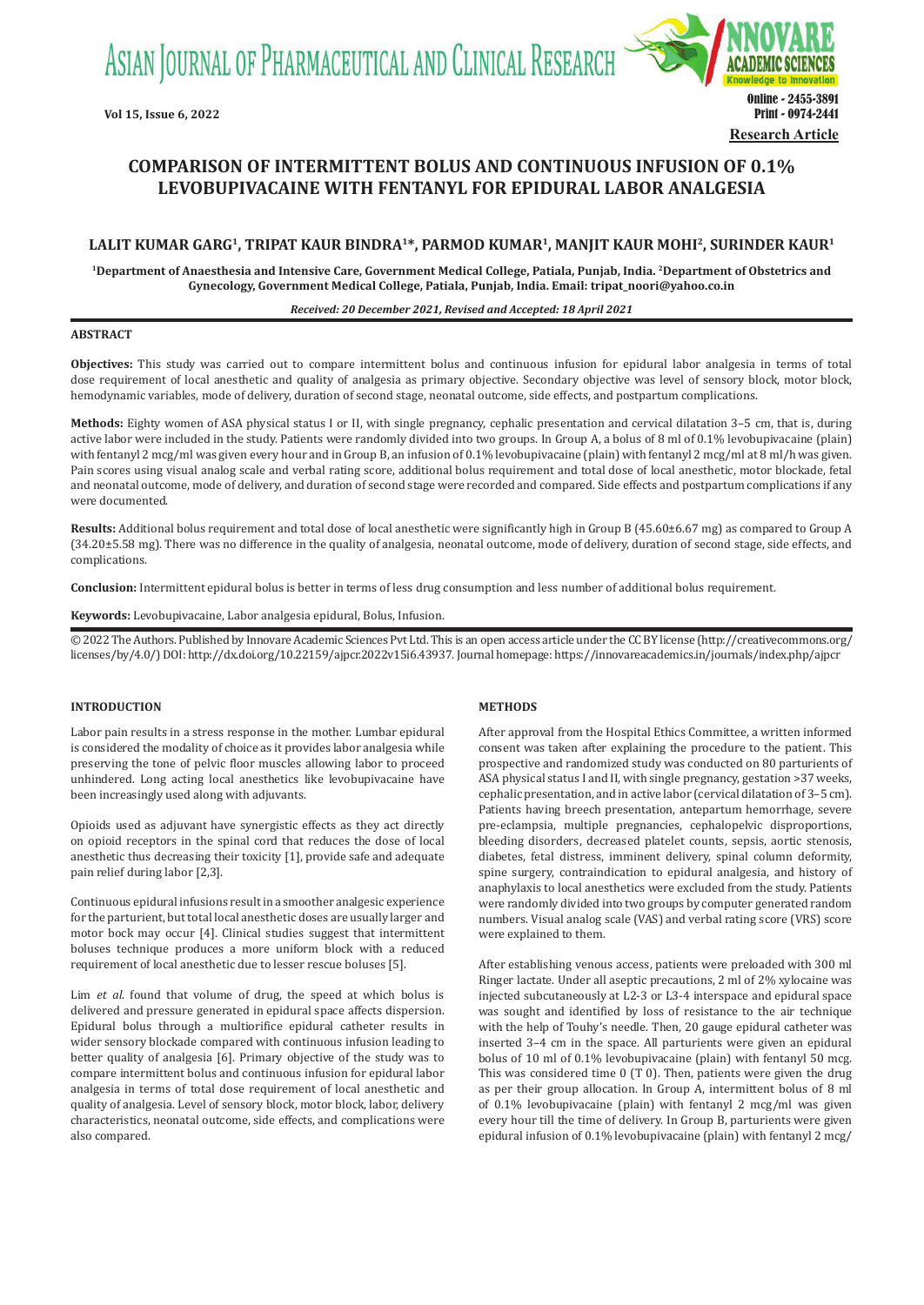ml at 8 ml/h till the delivery of the baby. An additional 5 ml of 0.1% levobupivacaine (plain) with fentanyl 2 mcg/ml was given to the patient if sensory blockade was not achieved even after 30 min of first dose. A rescue bolus of 8 ml of same solution 0.1% levobupivacaine (plain) with fentanyl 2 mcg/ml was given to the parturient whenever there was breakthrough pain and VAS score was ≥4.

Pain scores were assessed every 5 min till 15 min then at interval of 15 min using VAS ( $0 = no$  pain and  $10 = se$ vere pain) and VRS ( $0 - no$ pain, unaware of contraction; 1 – aware of contraction, but no pain; and 2 – contraction painful).VAS ≤3 and VRS ≤1 were considered as adequate analgesia. Motor blockade was assessed using Bromage Scale (Grade 0 – No motor block, Grade 1 – Inability to flex the hip, Grade 2 – Impaired hip flexion, normal knee and ankle, and Grade 3 – Impaired movements at hip, knee, and ankle). Sensory block was assessed by loss of appreciation to pin prick. Onset of analgesia was time taken from injection of first dose up to the time when T10 level of analgesia achieved. Rescue bolus requirement of local anesthetic was recorded for each patient and total dose of LA given to each patient was calculated. Fetal heart rate, APGAR score, mode of delivery, and duration of second stage were recorded and compared. Hemodynamic variables, respiratory rate, and saturation of the parturient were monitored. Side effects and postpartum complications if any were documented.

#### **Statistical analysis**

For all data, descriptive statistics were done and suitable statistical tests were applied. The data were analyzed using IBMM SPSS statistics (22.00 version) and Microsoft Excel sheet. Categorical variables were analyzed with Chi-square test and continuous variables were analyzed with unpaired t-test and Mann–Whitney U test. Statistical significance was taken as p<0.05. p>0.05 was taken as statistical non-significant.

#### **RESULTS**

Patients in both the groups were comparable with respect to demographic characteristics (Table 1). Onset of analgesia was comparable in both the groups (Table 2). Mean dose of levobupivacaine consumed was significantly higher in Group B (45.60±6.67 mg) as compared to Group A (34.20±5.58 mg). Rescue bolus requirement of local anesthetic was significantly high in Group B (Table 3). Pain scores were comparable in two groups (Figs. 1 and 2). Motor blockade was not seen in any of the patients in both the groups. Hemodynamic variables were comparable in all the patients during labor analgesia. Mode of delivery, duration of second stage, and APGAR score were comparable in both the groups (Table 4). Side effects were noted and were comparable in both the groups (Table 5). Local infiltration was not required for episiotomy as analgesia was continued in the second stage of labor.

# **DISCUSSION**

Our primary objective was to compare total dose requirement of local anesthetic and quality of analgesia in the two groups. Secondary objectives included comparison of sensory block, motor block, duration of second stage, mode of delivery, neonatal outcome, and complications. We chose 0.1% of levobupivacaine (plain) with fentanyl 2 mcg/ml in this study to achieve adequate pain relief with minimal motor blockade so as to lower the incidence of instrumental vaginal delivery. We found that total dose of local anesthetic in parturients receiving intermittent epidural bolus for labor analgesia was less as compared to those who received continuous epidural infusion. Mean dose of levobupivacaine used was 34.20±5.58 mg in Group A and 45.60±6.77 mg in Group B (Table 3). This finding was similar to many studies showing lower consumption of local anesthetic in intermittent epidural bolus group [7-11]. This could be due to more uniform spread of local anesthetic in epidural space with high injectate pressure. Shankar *et al*. conducted a study and found that higher driving pressure generated with the intermittent boluses associated with greater surface area of diffusion, results in better spread of local anesthetic in epidural space [12]. However, Lim *et al*. found comparable local anesthetic

**Table 1: Demographic profile of parturients (all values are expressed as mean±SD)**

| <b>Variables</b> | Group A          | <b>Group B</b>   | p-value | Significance |
|------------------|------------------|------------------|---------|--------------|
| Age (years)      | $24.20 \pm 2.90$ | $24.57 \pm 3.45$ | 0.12    | NS.          |
| Height (cm)      | $154.0 \pm 4.06$ | $154.7 + 4.46$   | 0.53    | <b>NS</b>    |
| Weight (kg)      | $65.80 \pm 6.14$ | $64.47\pm 6.04$  | 0.40    | <b>NS</b>    |

#### **Table 2: Onset of analgesia (min)**

| <b>ONSET</b>       | Mean (min)     | S.D          | p-value | Significance |
|--------------------|----------------|--------------|---------|--------------|
| Group A<br>Group B | 13.30<br>13.05 | 1.44<br>1.36 | 0.429   | NS           |

### **Table 3: Total local anesthetic used and rescue boluses**

| <b>Variables</b>                           | <b>Group A</b>   | <b>Group B</b>  | p-value |
|--------------------------------------------|------------------|-----------------|---------|
| Total dose of<br>levobupiyacaine used (mg) | $34.20 \pm 5.58$ | $45.60\pm 6.77$ | < 0.001 |
| Rescue boluses                             | $3(7.5\%)$       | 12 (30%)        | 0.010   |

**Table 4: Labor and delivery characteristic and neonatal outcome**

| <b>Variables</b>                 | <b>Group A</b>                    | <b>Group B</b>                    | p-value |
|----------------------------------|-----------------------------------|-----------------------------------|---------|
| Duration of<br>second stage      | $50.12 \pm 19.73$ min             | 58.00±19.11 min                   | 0.074   |
| Instrumental<br>vaginal delivery | 5(12.5%)                          | 6(15%)                            | 0.745   |
| Spontaneous<br>vaginal delivery  | 35 (87.5%)                        | 34 (85%)                          |         |
| $LSCS^*$                         | $\theta$                          | 0                                 |         |
| APGAR 1 min<br>APGAR 5 min       | $8.93 \pm 0.35$<br>$9.0 \pm 0.00$ | $8.90 \pm 0.50$<br>$9.0 \pm 0.00$ | 0.795   |

\*Lower segment cesarean section

**Table 5: Side effects and complications**

| Side effects and complications | Group $A(\%)$<br>$n=40$ | Group $B(\%)$<br>$n=40$ |
|--------------------------------|-------------------------|-------------------------|
| Nausea                         | 5.0                     | 2.5                     |
| Vomiting                       | 2.5                     | 2.5                     |
| Pruritus                       | 2.5                     | 2.5                     |
| Hypotension                    | $\Omega$                | 0                       |
| <b>Urinary Retention</b>       | $\Omega$                |                         |
| <b>PPH</b>                     | $\Omega$                |                         |

requirement in both the groups in their study which might be due to lesser volume of intermittent bolus used [6].

There was no significant difference in pain scores as assessed by VAS and VRS scale at different time intervals. This could be due to increased number of rescue boluses given to the patients in continuous epidural infusion group which might have masked the difference of pain scores between the two groups. The number of parturient who required rescue bolus at different time interval was 3 in Group A and was 12 in Group B with p=0.01. Motor blockade was not seen in any of the patients in the two groups. This could be due to low concentration of levobupivacaine (0.1%) and rate of epidural infusion or bolus used, as the degree of motor block depends on the dose of local anesthetic and concentration of local anesthetic used.We observed no difference in fetal, neonatal outcome in terms of FHR, and APGAR score and results were favorable in both the groups. In Group A, 12.5% parturients had instrumental vaginal delivery while in Group B, 15% had instrumental vaginal delivery and rest of the parturients in both the groups had spontaneous vaginal delivery. We used same concentration of local anesthetic for rescue